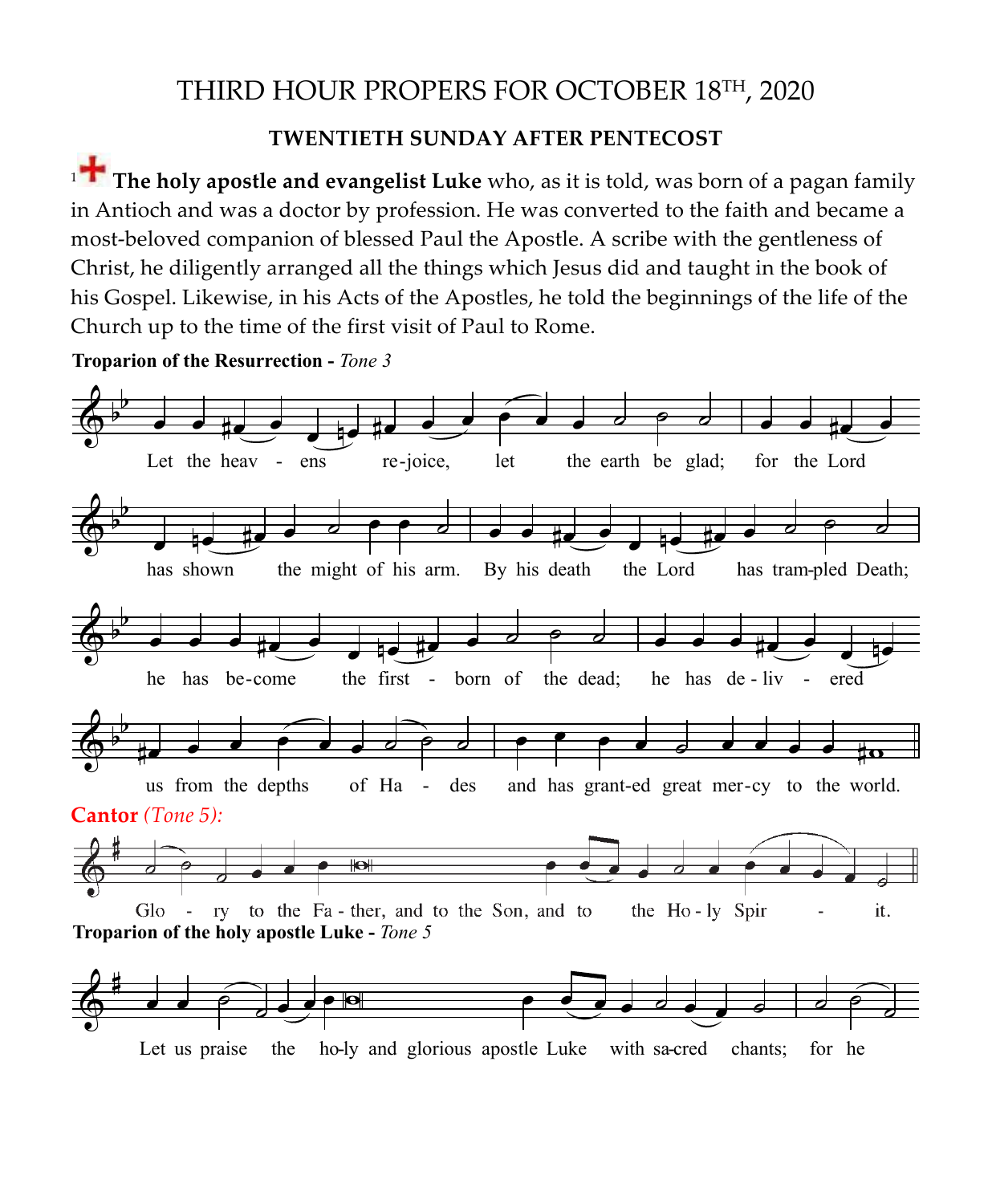

Third Hour continues with "May the Lord God be blessed…" on p. 9